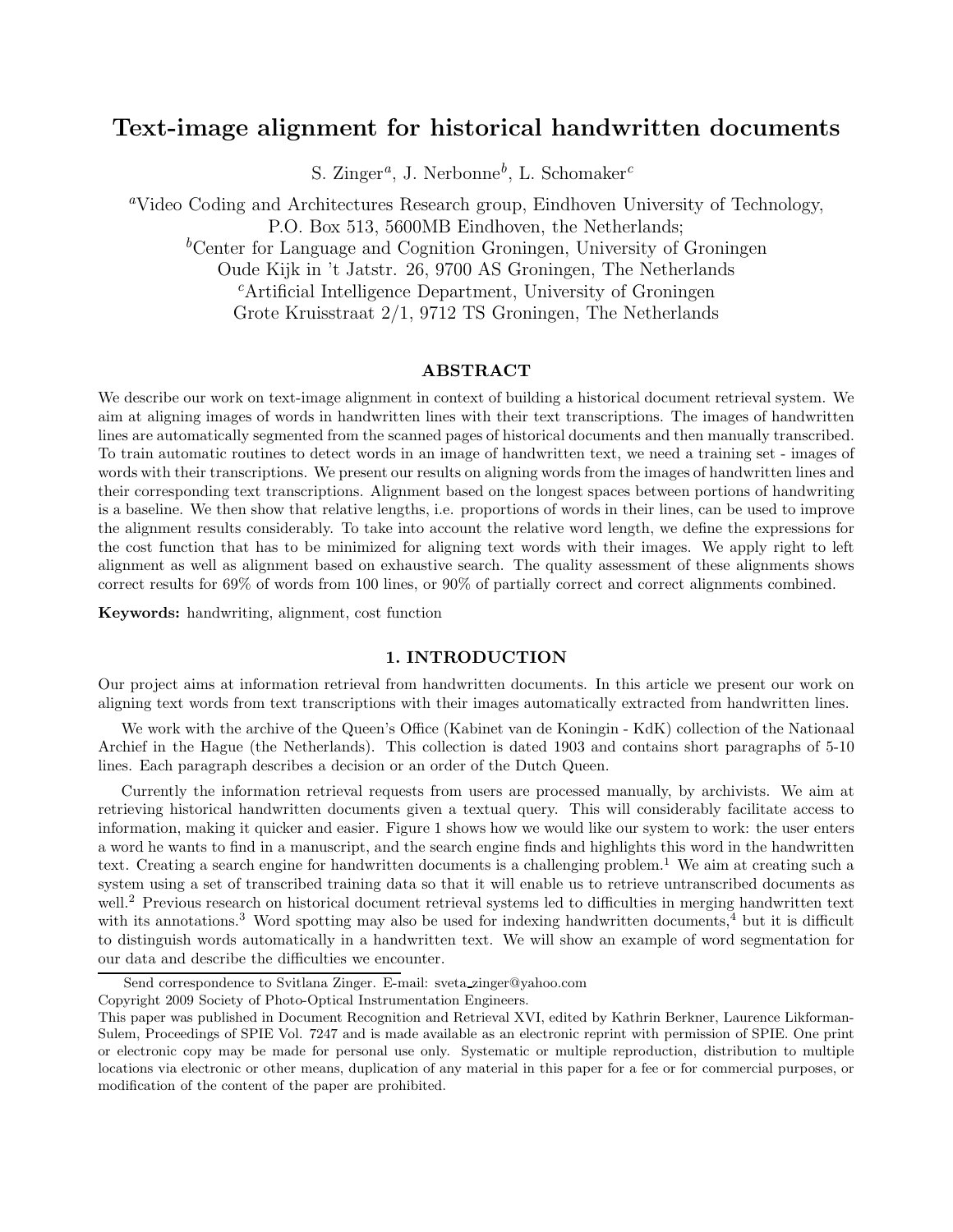| croolg van blad 550                                                                                                                                                                                                                                  |
|------------------------------------------------------------------------------------------------------------------------------------------------------------------------------------------------------------------------------------------------------|
| ive<br>Ur gerleg                                                                                                                                                                                                                                     |
| $\blacktriangleright$ DjVu: Find <15><br>$\Box$ $\times$<br>Find: Burgerlijke<br>efer.<br>Search backwards<br>Search all pages<br>$\sqrt{2}$ Case sensitive<br>Whole word<br>Mage a<br>Page 1<br>$C$ lear<br>Close<br>Eind<br>$\prime$<br>$\sqrt{2}$ |

Figure 1. An ideal case: searching in the handwritten text.

At first we work with entire lines of handwritten text: we divide an image of a handwritten document into lines using its visual features. These lines then can be transcribed and used for training a handwritten document retrieval system. Text composed of transcriptions of handwritten lines is relatively small and has a number of particular aspects: highly redundant context, many administrative terms; lack of redundancy in the dates, numerals and proper names; special abbreviations and terms that cannot be found in other collections.

Having the images of handwritten lines and their transcriptions we can align them so that the text words are aligned to their handwritten equivalents. This alignment is important because we can use it in several ways:

- make easier the reading of the handwritten text a user points at a word and gets its transcription;
- images of words are directly usable for pattern matching on untranscribed data;
- database of images of words may be used for training machine learning algorithms.

Research on alignment has been done using different types of sequences. Edit distance, longest common subsequence, longest common substring are applied for bio-sequences alignment, animal songs comparison, speech recognition.<sup>5</sup> Sequence alignment is also used for dialect comparison<sup>6</sup> and for statistical machine translation.<sup>7</sup> In all examples mentioned above the sequences are represented by the same type of media: digital text for machine translation, audio signal for speech recognition, etc. In our case we align data represented by different media: digital text and image. This poses additional problems and several solutions have been proposed in the literature. For aligning text with video, text is converted to audio signal and then aligned with that present in the video sequence.<sup>8</sup> For aligning images of handwritten text with their transcripts, a pattern recognition is applied to the images, that leads to text which is subsequently aligned with the transcripts.<sup>9</sup>

The alignment presented in this paper does not rely on pattern recognition techniques: we do not perform OCR on the handwritten text before aligning it. Dynamic time warping for aligning text and images<sup>3</sup> uses the hypothesis that the alignment of several handwritten words to one text word and vice versa is possible. This is the case when we expect that there is no correspondence in the order of elements of the sequences to align. Such problems are solved by dynamic programming. In this article we use another hypothesis: the order of words in the transcriptions and the order of words on the image of a handwritten line correspond to each other. The element of alignment is a word - a sequence of characters separated by a space from other such sequences.

## 2. TEXT-IMAGE ALIGNMENT

## 2.1 Data Description and Baseline Alignment

We currently have 1200 scanned pages from the KdK pages. And we expect more than 40000 pages to be scanned during the coming several months. Both the available and the expected data is from the KdK collection and is created by the same person: therefore the handwriting and its properties do not vary.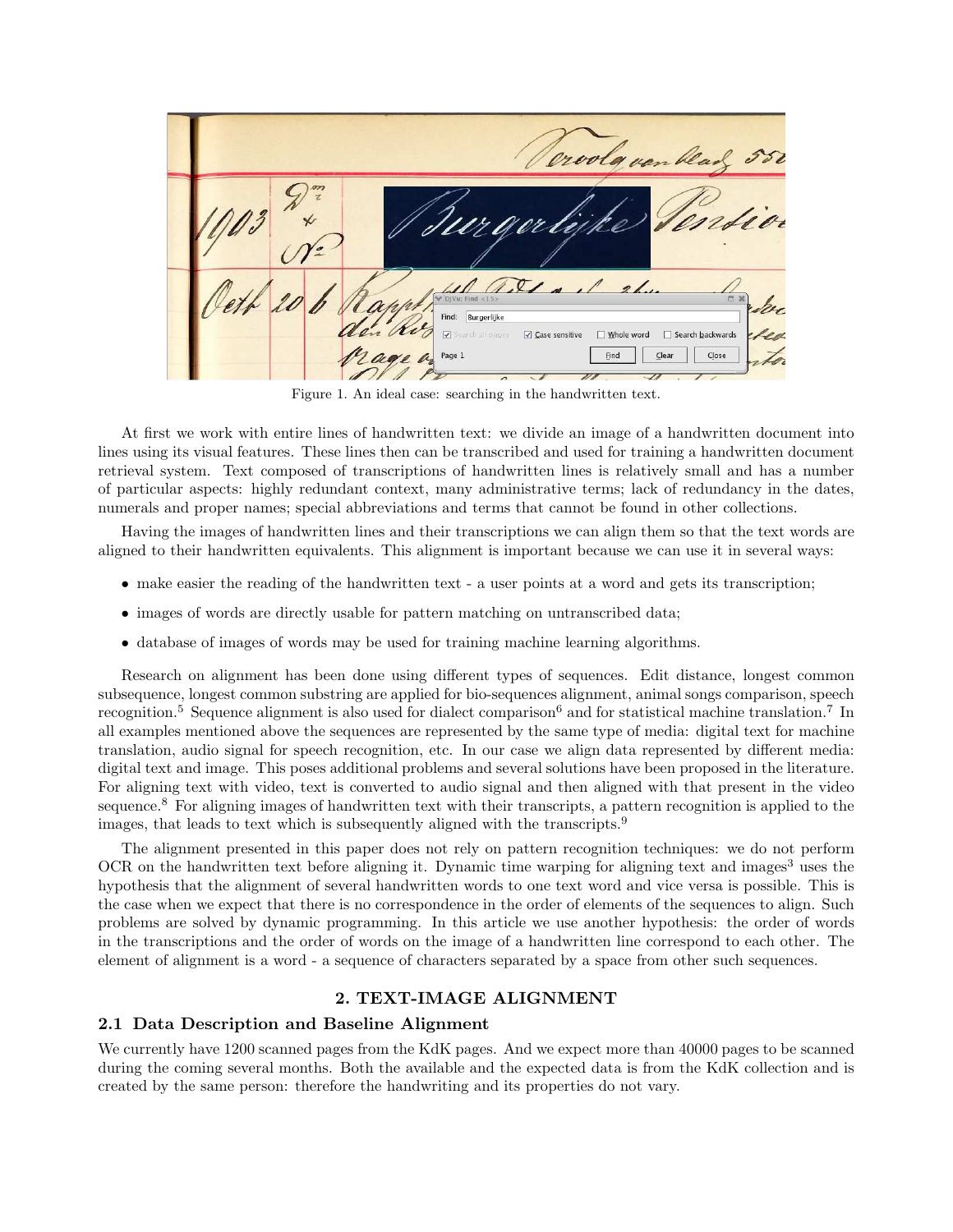|  | laach 10 9 Kappl 128 Feb 1: 210, aanheeding to ondertie                           |  |  |
|--|-----------------------------------------------------------------------------------|--|--|
|  | Associeer<br>Edit   B Maart 10 9 Rappt JD 28 Feb no 210, aanbieding ter ondertee  |  |  |
|  | kompig van de diplomais de forkenning<br>Mederlandscha Notel                      |  |  |
|  | Associee<br>$_{\text{Edi}$   $\blacksquare$ kening van de diploma's der erkenning |  |  |
|  | en de flederlandsche adel var de kinderfuge                                       |  |  |
|  | Associee<br>Edit   El in de Nederlandsche adel van de kinderen ge                 |  |  |
|  | boreneut het humbijk van M ? E. E. Seckinghe                                      |  |  |
|  |                                                                                   |  |  |

 $^\perp$   $_{\texttt{\tiny{Edd}} + \texttt{\tiny{I\!I\!I}}}$  boren uit het huwelijk van Mr. E.E. Sickinghe

Figure 2. Tool for annotating handwritten lines. Pressing the Edit button below an image of a line, user can enter new transcriptions or change the existing ones.



Figure 3. Histogram of distances between and inside words, calculated on 200 lines.

We transcribe lines of handwritten text using a tool developed in the beginning of our project. The lines are extracted automatically from the scanned pages. A screenshot of the tool we use for creating transcriptions in Figure 2 shows lines from a KdK book - our initial data.

At first we explore the performance of word segmentation on our data. Segmenting handwritten words in KdK books is a difficult problem. For some lines it is impossible to set a threshold on the spaces between words so that no word is broken in two or more pieces. The spaces between and inside words are often approximately the same as we can see from Figure 3. We perform experiments on word segmentation on 100 lines (650 words) randomly chosen from our data. Applying a threshold on the length of spaces in the vertical projection of pixels on the horizontal axis, we get 51% of words correctly segmented. The threshold is adapted for every line by taking a median value of all the spaces we found in this line. An example of segmentation is on Figure 4. We have also performed segmentation on words ignoring the regions of the image that lie outside the line with the highest density (less than 2 times smaller than the peak value) of ink when projected on the vertical axis. This eliminates ascenders and descenders of handwritten letters as well as the noise caused by line segmentation. The results of word segmentation did not improve though. These results on word segmentation motivated us to begin with lines and not words as initial elements of our system.

Even though matching images of handwritten lines gives us some information about the unannotated images,<sup>10</sup> it still does not provide information on where the word of interest is located in the line. Using n-grams on the available 25000 lines of text annotations, we can define the indicator-words that precede and succeed the proper names that are the words of interest. For example, the Dutch words equivalent to "in", "from" and "municipality"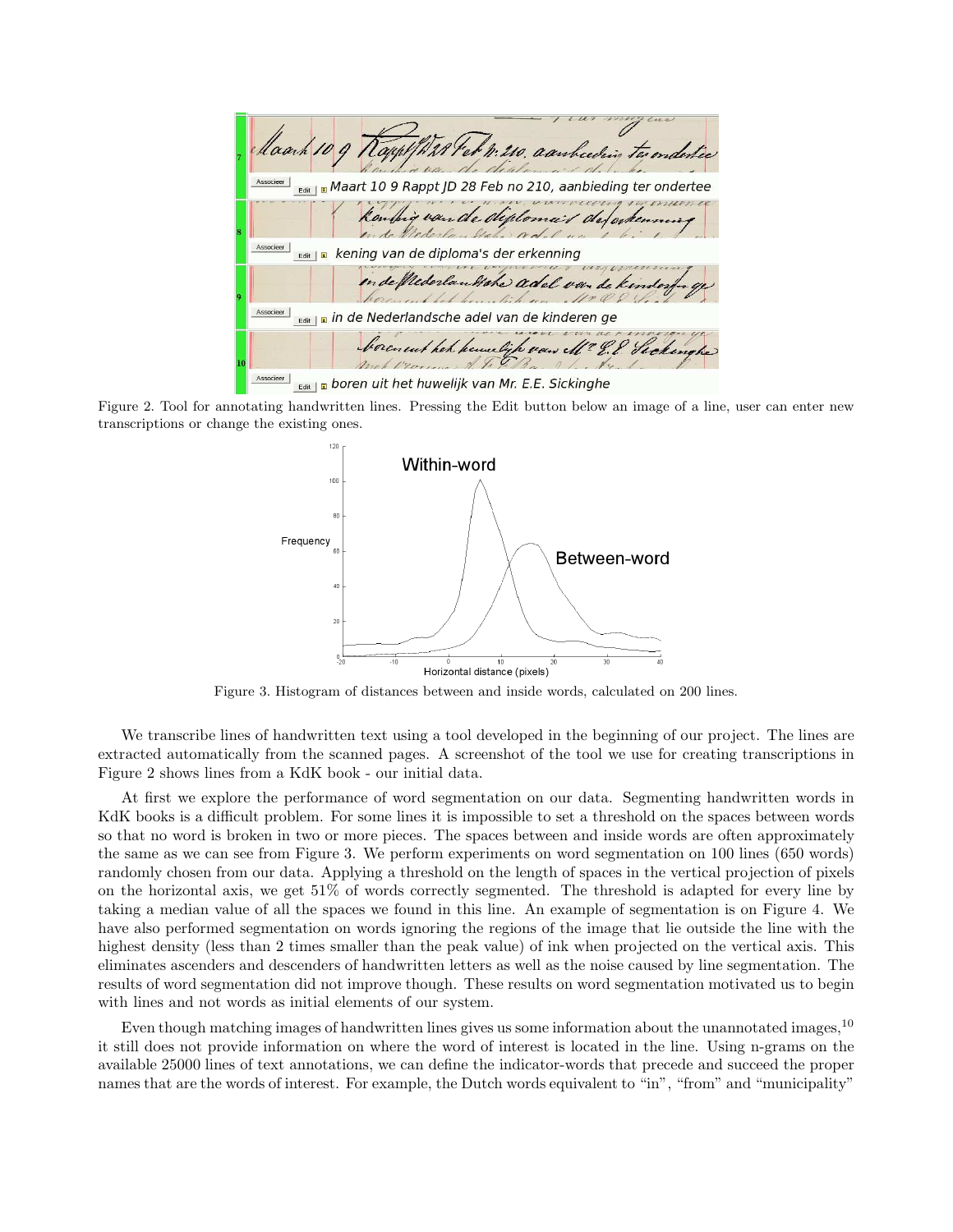Arrondisfement Rotterdam voorgle Arrivolis fement Rotterdam von

Figure 4. Segmentation of words: above - real case, below - ideal case.

the Durrelsorf

Figure 5. Example of an alignment that we consider to be partially correct: the word "Dusseldorf" is aligned with "te Dusseldorf" (in English - "in Dusseldorf").

often precede a geographical name in the transcriptions of our data. Finding these indicator-words in a line requires them to be learnt in advance: instances of these words are needed for learning.

In order to align images with their transcriptions we cut the image of a handwritten line into pieces that are separated by the longest  $N-1$  spaces where n is the number of words in the transcription of this line. The result of this experiment on 100 lines provides 45% of words correctly aligned and 11% - partially correct. We consider a text-image alignment result to be partially correct if the largest part of the aligned image contains the largest part of the text word (Figure 5). This means, for example, that the alignment is partially correct if the first letter of the word is missing on the image of the word, or that the word is on the image but there are also several letters of the neighboring word. In the following section we present our method and results on getting images of handwritten words aligned with their text transcription.

#### 2.2 Alignment as Cost Function Minimization

Since handwritten lines overlap and often cannot be automatically fully separated, there is noise present in most of the segmented lines. This is the reason why we do not use visual features such as detected ascenders and descenders<sup>3</sup> in order to perform or improve the alignment (Figure 6).

We notice that the relative lengths of ASCII and handwritten words (as fractions of the line length in characters and pixels respectively) are highly correlated: correlation coefficient is 0.965 for 14 ideally aligned lines that contain 87 words (Figure 7). We expect that using these relative lengths of words for the alignment will improve its results.

Let us consider an image of a handwritten line and its text transcription. The transcription contains N words, a word  $n \in [1:N]$  contains  $W_n$  letters. The handwritten line on the image is L pixels long; b is a boundary of a



Figure 6. False ascender and descender that occur as a result of line segmentation.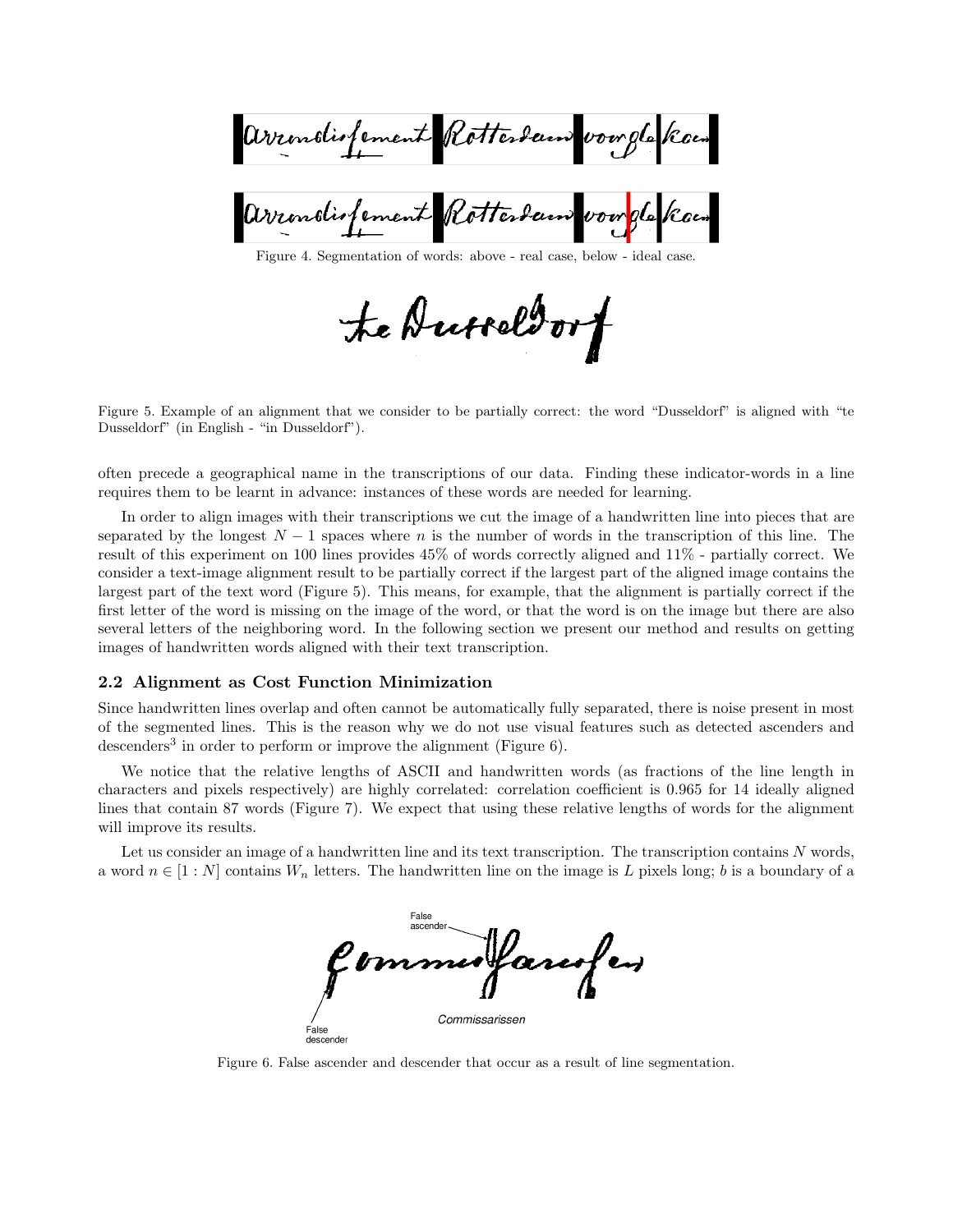

Figure 7. Points indicate relative lengths of words in characters on the horizontal axis and in pixels on the vertical one. In the ideal case all points lie on the solid line.

sought handwritten word, it is located on a space between portions of handwriting. The spaces are found using the ink projection of the unslanted image on the horizontal axis. We define the cost function

$$
f_n(i) = |h(i) - t_n|,\t\t(1)
$$

where *n* is a word we currently consider;  $t_n = \frac{W_n}{\sum_{j=1}^{N} W_j}$ - relative length of this text word,  $h(i) = \frac{b-i}{L}$  - relative length of a handwritten word. The solution is the optimal word boundary  $i'$  that minimizes the cost function:  $\overline{1}$ 

$$
i' = \arg\min f_n(i). \tag{2}
$$

The boundary b of the handwritten word is fixed: it can be word's left or right boundary depending on the direction in which the alignment is performed. The second boundary is then found using the cost function minimization. In our case we fix the right boundary and search the left one by minimizing the cost function. We minimize the cost function by finding its values for all possible  $i$  and selecting  $i'$  that minimizes the function. Once we found  $i'$ , we fix it and look for the optimal boundary of the next word. The cost function is minimized N times: an optimal boundary is found for each word from the transcription.

A slight modification of the cost function above can be obtained by replacing the length of a text word in letters by its length as a sum of statistically estimated letter lengths.<sup>11</sup> The letter lengths are estimated using the manually cut letters.

In the case of exhaustive search for the best alignment, the cost function is

$$
f(C) = \sum_{n=1}^{N-1} |h(b_n(C)) - t_n|,
$$
\n(3)

where C is an ordinal number of a combination of  $N-1$  spaces; all possible combinations of spaces are considered so that each combination divides the image on N pieces that are presumably words;  $h(b_n(C)) = \frac{b_{n-1}(C) - b_n(C)}{L}$ relative length of a handwritten word.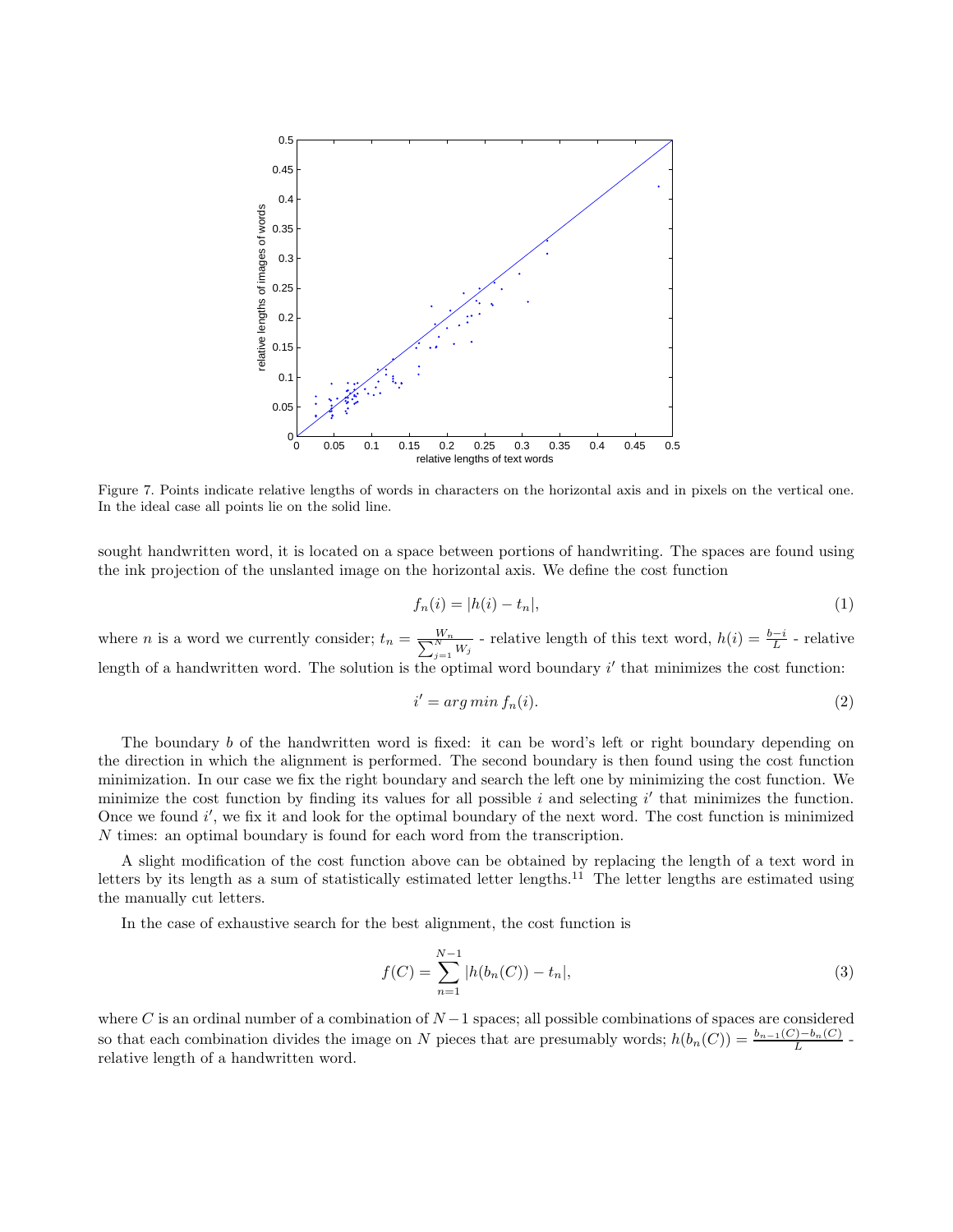landreke Migemeene Onderlinge Pazekering

(a) Handwritten line consisting of four words



(b) Energy functions are computed for finding each word's boundary: ordinal number of a boundary is on the horizontal axis, energy values - on the vertical axis.

> Figure 8. Energy for left to right alignment: energy is minimized for every word. Table 1. Experimental results on aligning 100 lines.

|                | Largest<br>spaces | Left to right | Left to right using esti- | Exhaustive |
|----------------|-------------------|---------------|---------------------------|------------|
|                | (baseline)        | alignment     | mated letter lengths      | search     |
| Correctly      | 45                | 64            |                           | 69         |
| aligned $(\%)$ |                   |               |                           |            |
| Partially      |                   |               |                           |            |
| correct $(\%)$ |                   |               |                           |            |
| Wrong $(\%)$   | 44                |               |                           |            |

#### 3. RESULTS COMPARISON

Table 1 shows the evaluation of the quality of the alignments on 100 lines. We test four alignment methods described above:

- alignment using the largest spaces between portions of handwritten text,
- left to right alignment using text word length in letters,
- left to right alignment using text word length as a summation of estimated lengths of letters it contains
- and alignment through the exhaustive search using text word length in letters.

Each of these methods is applied to the whole test set - 100 lines. The time performances for the first three alignment methods do not vary much: 0.79, 0.80 and 0.82 seconds respectively for the longest spaces based alignment, left to right alignment and left to right alignment using estimated character lengths. Much more time is needed for the exhaustive search: 23.30 seconds. These results are average time performances in Matlab for the 100 lines. We expect much better time performances for the C implementation of our algorithms. From Table 1 and its graphical representation on Figure 9 we can see that using the exhaustive search alignment through cost function minimization gives the best results: the percentage of wrong alignment is the smallest in comparison with the other three methods. We can also see that using the statistically estimated letter lengths for calculating the length of a text word does not improve the results of alignment.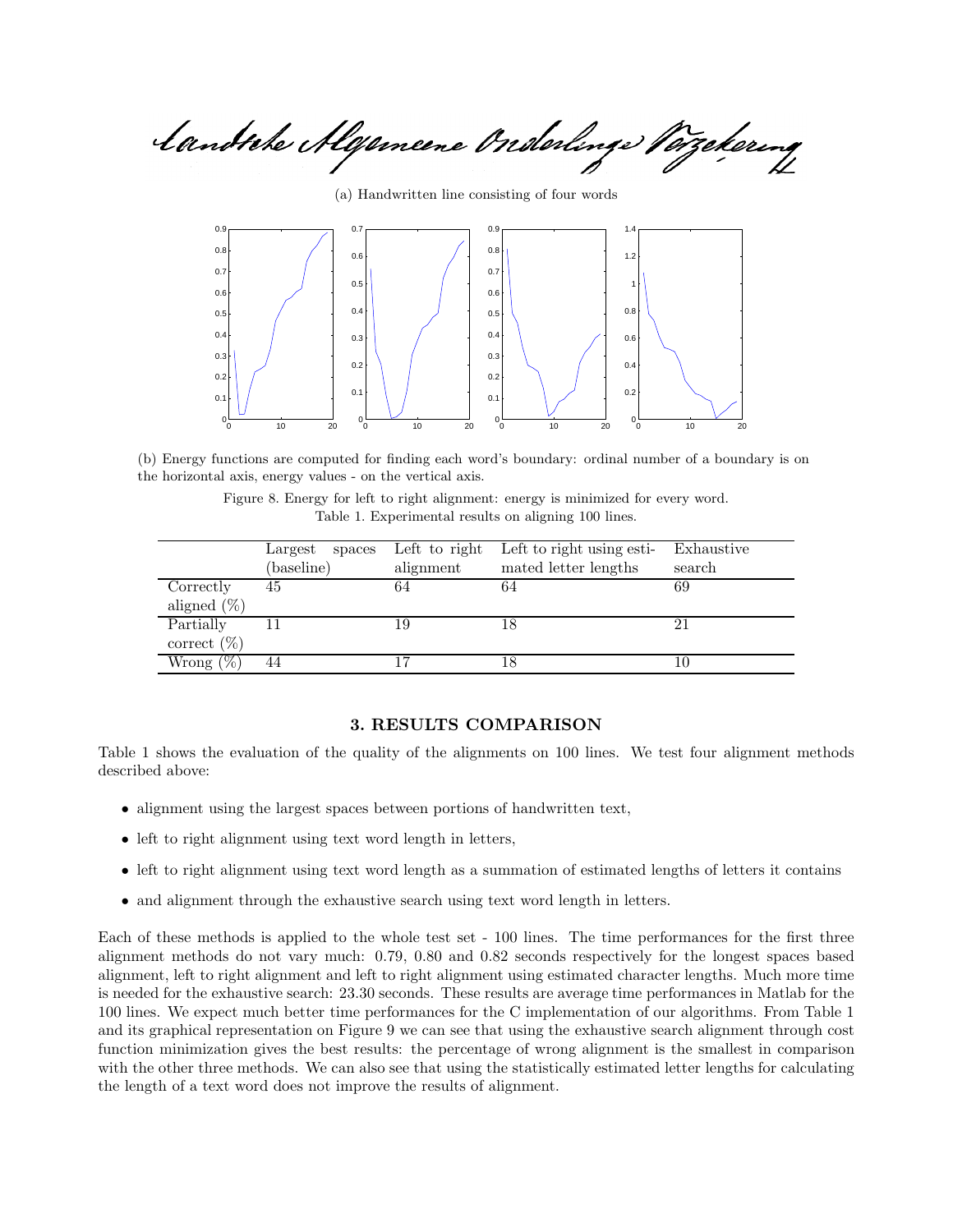

Figure 9. Graph with the evaluation results of alignments.

## 4. CONCLUSIONS AND FUTURE WORK

We have applied and analysed several text-image alignment techniques that we consider suitable for our historical handwritten documents. The assumption made for the alignments is that the order of words in transcriptions and on images is the same. Our methods are not sensitive to the quality of the line segmentation because we cut the image areas containing ascenders and descenders before finding spaces on a handwritten line. The best results are obtained by minimizing a cost function we introduce for the exhaustive search for the best combination of spaces. Since we use relative lengths of words, our alignment methods do not depend on the actual handwritten word length: some lines contain 2 words and some - 10 words, and the length of the same word in these two lines can vary considerably.

The methods presented in this article avoid pattern recognition. A possible future word is detecting uppercase letters in the handwritten text and incorporating the information on the location of these letters in the cost function. Another option is to render the text of transcriptions and explore the alignment possibilities then. Further one can think about aligning syllables, letters or connected components.

#### REFERENCES

- [1] S. Srihari, C. Huang, and H. Srinivasan, "A search engine for handwritten documents," in Document Recognition and Retrieval XII, SPIE, pp. 66–75, (San Jose, CA, USA), 2005.
- [2] T. Rath, R. Manmatha, and V. Lavrenko, "A search engine for historical manuscript images," in Proceedings of the ACM SIGIR 2004 Conference, pp. 369–376, (Sheffield, UK), 2004.
- [3] E. Kornfield, R. Manmatha, and J. Allan, "Text alignment with handwritten documents," in Proceedings of Document Image Analysis for Libraries (DIAL), pp. 195–209, (Palo Alto, CA, USA), 2004.
- [4] S. Uchihashi and L. Wilcox, "Automatic index creation for handwritten notes," in Proceedings of the International Conference on Acoustics, Speech, and Signal Processing, pp. 3453–3456, (Phoenix, AZ, USA), 1999.
- [5] D. Sankoff and J. Kruskal, Time Warps, String Edits, and Macromolecules: The Theory and Practice of Sequence Comparison, CSLI Publications, 1999.
- [6] M. Wieling, T. Leinonen, and J. Nerbonne, "Inducing sound segment differences using pair hidden markov models," in Computing and Historical Phonology: 9th Meeting of ACL Special Interest Group for Computational Morphology and Phonology Workshop, pp. 48–56, (Prague, Czech Republic), 2007.